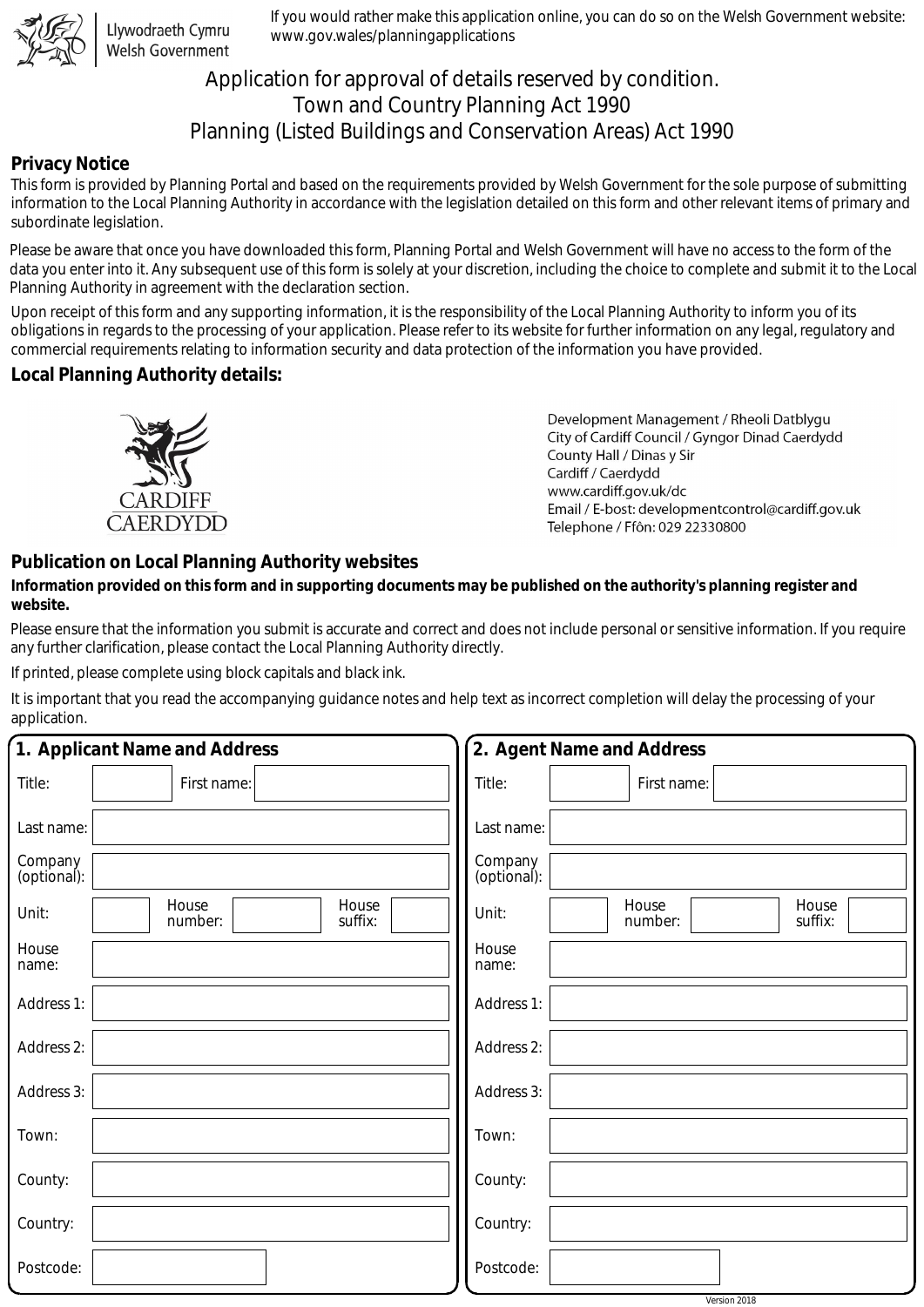| 3. Site Address Details                                                                                               |                                                                                                                                           |                   |            | 4. Pre-application Advice                                                                                                             |  |  |  |
|-----------------------------------------------------------------------------------------------------------------------|-------------------------------------------------------------------------------------------------------------------------------------------|-------------------|------------|---------------------------------------------------------------------------------------------------------------------------------------|--|--|--|
| Please provide the full postal address of the application site.                                                       |                                                                                                                                           |                   |            | Has pre-application advice been sought from the local                                                                                 |  |  |  |
| Unit:                                                                                                                 | House<br>number:                                                                                                                          | House<br>suffix:  |            | authority about this application?<br>Yes<br>No                                                                                        |  |  |  |
| House<br>name:                                                                                                        |                                                                                                                                           |                   |            | If Yes, please complete the following information about the advice<br>you were given. (This will help the authority to deal with this |  |  |  |
| Address 1:                                                                                                            |                                                                                                                                           |                   |            | application more efficiently).<br>Please tick if the full contact details are not                                                     |  |  |  |
| Address 2:                                                                                                            |                                                                                                                                           |                   |            | known, and then complete as much as possible:                                                                                         |  |  |  |
| Town:                                                                                                                 |                                                                                                                                           |                   |            | Officer name:                                                                                                                         |  |  |  |
| County:                                                                                                               |                                                                                                                                           |                   | Reference: |                                                                                                                                       |  |  |  |
| Postcode<br>(optional):                                                                                               |                                                                                                                                           |                   |            |                                                                                                                                       |  |  |  |
|                                                                                                                       | If you cannot provide a postcode, the description of the site                                                                             |                   |            | Date (DD/MM/YYYY):                                                                                                                    |  |  |  |
|                                                                                                                       | location must be completed. Please provide the most accurate site<br>description you can, to help locate the site - for example "field to |                   |            | (must be pre-application submission)                                                                                                  |  |  |  |
|                                                                                                                       | the North of the Post Office".                                                                                                            |                   |            | Details of pre-application advice received?                                                                                           |  |  |  |
| Easting:                                                                                                              | Northing:                                                                                                                                 |                   |            |                                                                                                                                       |  |  |  |
| Description:                                                                                                          |                                                                                                                                           |                   |            |                                                                                                                                       |  |  |  |
|                                                                                                                       |                                                                                                                                           |                   |            |                                                                                                                                       |  |  |  |
|                                                                                                                       |                                                                                                                                           |                   |            |                                                                                                                                       |  |  |  |
|                                                                                                                       | 5. Description Of Your Proposal                                                                                                           |                   |            |                                                                                                                                       |  |  |  |
|                                                                                                                       |                                                                                                                                           |                   |            | Please provide a description of the approved development as shown on the decision letter, including the application reference number  |  |  |  |
|                                                                                                                       | and date of decision in the sections below:                                                                                               |                   |            |                                                                                                                                       |  |  |  |
|                                                                                                                       |                                                                                                                                           |                   |            |                                                                                                                                       |  |  |  |
|                                                                                                                       |                                                                                                                                           |                   |            |                                                                                                                                       |  |  |  |
|                                                                                                                       |                                                                                                                                           |                   |            |                                                                                                                                       |  |  |  |
| Reference number:                                                                                                     |                                                                                                                                           | Date of decision: |            | (Date must be pre-application<br>submission) (DD/MM/YYYY)                                                                             |  |  |  |
|                                                                                                                       | Please state the condition number(s) to which this application relates:                                                                   |                   |            |                                                                                                                                       |  |  |  |
| 1.                                                                                                                    |                                                                                                                                           |                   | 6.         |                                                                                                                                       |  |  |  |
| 2.                                                                                                                    |                                                                                                                                           |                   | 7.         |                                                                                                                                       |  |  |  |
| 3.                                                                                                                    |                                                                                                                                           |                   | 8.         |                                                                                                                                       |  |  |  |
| 4.                                                                                                                    |                                                                                                                                           |                   | 9.         |                                                                                                                                       |  |  |  |
| 5.                                                                                                                    |                                                                                                                                           |                   | 10.        |                                                                                                                                       |  |  |  |
|                                                                                                                       | Has the development already started?                                                                                                      |                   |            | Yes<br>No                                                                                                                             |  |  |  |
|                                                                                                                       | (date must be pre-application<br>If Yes, please state when the development started (DD/MM/YYYY):<br>submission)                           |                   |            |                                                                                                                                       |  |  |  |
| Has the development been completed?<br>Yes<br>No                                                                      |                                                                                                                                           |                   |            |                                                                                                                                       |  |  |  |
| (date must be pre-application<br>If Yes, please state when the development was completed (DD/MM/YYYY):<br>submission) |                                                                                                                                           |                   |            |                                                                                                                                       |  |  |  |
|                                                                                                                       | 6. Discharge Of Condition                                                                                                                 |                   |            |                                                                                                                                       |  |  |  |
| Please provide a full description and/or list of the materials/details that are being submitted for approval:         |                                                                                                                                           |                   |            |                                                                                                                                       |  |  |  |
|                                                                                                                       |                                                                                                                                           |                   |            |                                                                                                                                       |  |  |  |
|                                                                                                                       |                                                                                                                                           |                   |            |                                                                                                                                       |  |  |  |
|                                                                                                                       |                                                                                                                                           |                   |            |                                                                                                                                       |  |  |  |
| 7. Part Discharge Of Condition(s)                                                                                     |                                                                                                                                           |                   |            |                                                                                                                                       |  |  |  |
| Are you seeking to discharge only part of a condition?<br>No<br>Yes                                                   |                                                                                                                                           |                   |            |                                                                                                                                       |  |  |  |
| If Yes, please indicate which part of the condition your application relates to:                                      |                                                                                                                                           |                   |            |                                                                                                                                       |  |  |  |
|                                                                                                                       |                                                                                                                                           |                   |            |                                                                                                                                       |  |  |  |
|                                                                                                                       |                                                                                                                                           |                   |            |                                                                                                                                       |  |  |  |

Version 2018